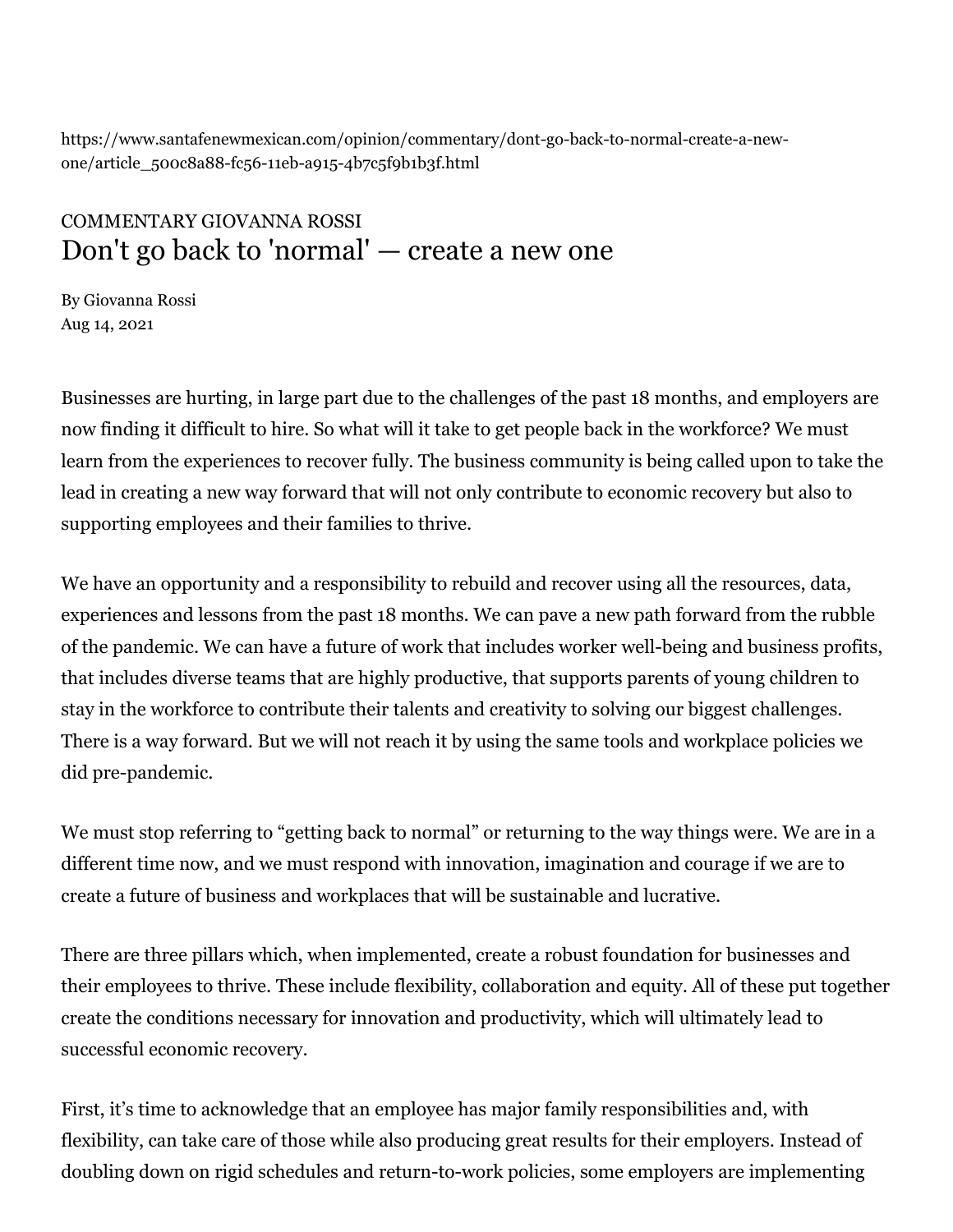new ideas and strategies. In 2019, 72.3 percent of all women with children under 18 were in the labor force, and many workers are also caring for a partner, spouse or elderly relative.

What we know from the pandemic is flexibility can work. Let's take this lesson and build upon it to find our way forward. Some examples of flexibility include schedule options, work from home, scheduling in-person meetings with an online component for those still working from home and letting go of urgency when it's not needed.

Second, we must collaborate with our employees, and this starts with listening to them. We know workers want health care, flexible schedules, work-from-home options, good wages and paid leave. And we also know it is possible to provide these and thrive as a business. Collaboration also can be included in management and decision-making. According to *Forbes*, employees who acted collaboratively stuck at their tasks 64 percent longer than their peers working alone, while also reporting higher engagement levels, lower fatigue levels and higher success rates.

The lesson from the past 18 months is that collaboration is necessary and can result in innovation, productivity, a sense of community and higher rates of retention. Collaborative leaders regularly seek diverse opinions and ideas among teammates to develop strategies and problem-solve. As a result, employees are more engaged, feel trusted and are more likely to take ownership of their work.

And finally, we must commit to diversity, equity and inclusion in hiring and workplace practices. According to Glassdoor, 67 percent of job seekers consider workplace diversity an important factor when considering employment opportunities, and more than 50 percent of current employees want their workplace to do more to increase diversity. What we learned from the pandemic is that diversity, equality and inclusion can't wait. It's not an extra thing to work on when we have spare time; it is integral to the success of everything else we're prioritizing. Some things employers can do include assessing pay gaps and creating policy to address the gaps, as well as committing to an actively anti-racist workplace.

We know that when employees thrive, businesses thrive. And we have an unprecedented opportunity for employers to rethink their hiring practices and workplace policies in order to support employees to thrive.

*Giovanna Rossi is a leadership coach and results strategist practicing mindfulness and intersectional feminism. She holds a master's degree in public policy from the London School of Economics and is host of* The Well Woman Show *on KUNM and NPR. Learn more about these ideas at*